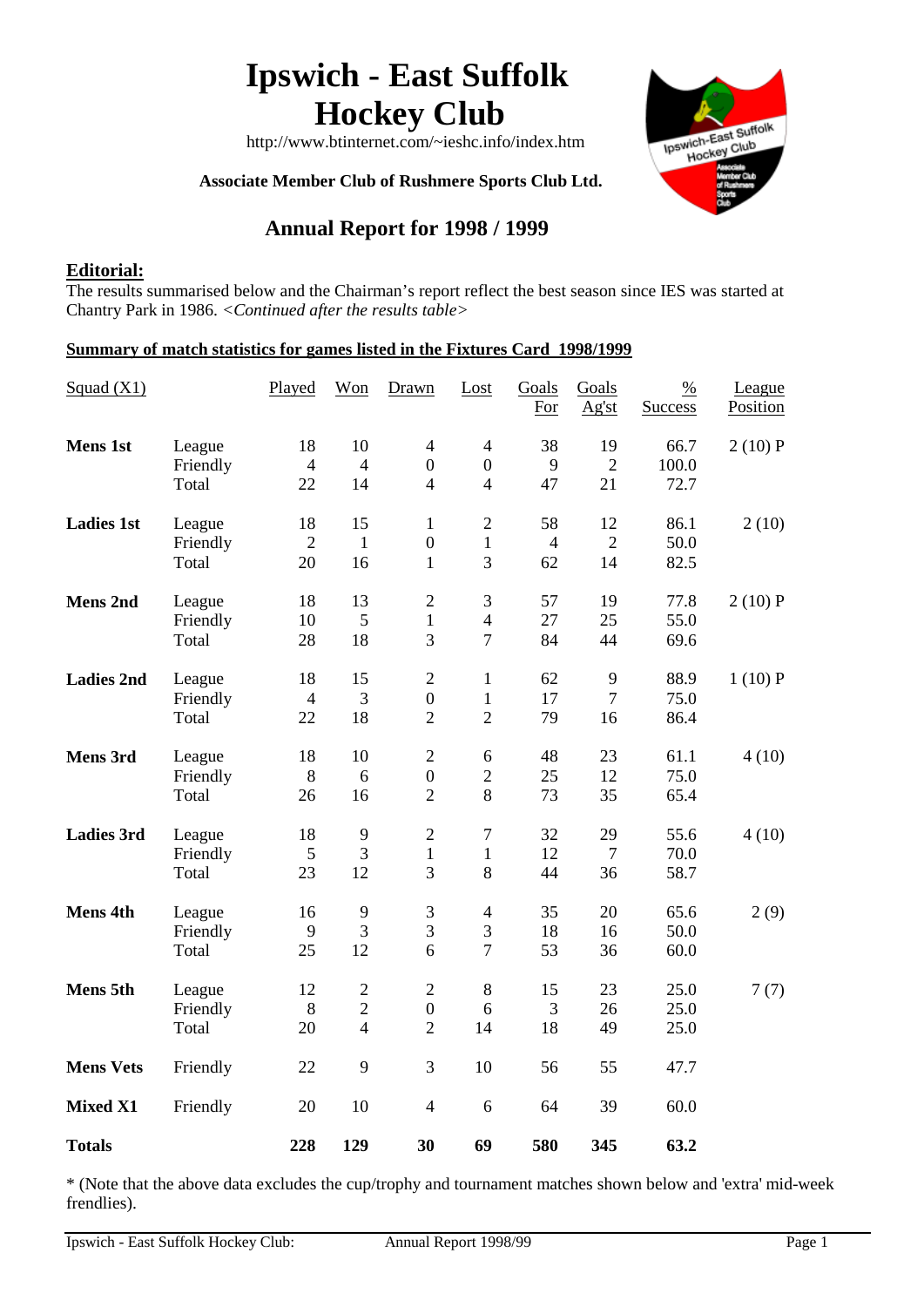#### *<Editorial continued from above the results table>*

Much depended on the success of the move to Rushmere Sports Club and, by general consent, the welcome we received and the overall reorganisation very much contributed to the outstanding season on the field and the great social atmosphere off it. The club still has much to do: The main challenges for the future include developing our own artificial pitch at Rushmere, sustaining Mens Hockey at East Premier 'A' level and advancing the Ladies hockey into the East league structure. The youth coaching programme is in good hands and we have every reason to look to the future with confidence and optimism.

## **EHA Trophy, and AEWHA Cup/Plate . Summary of results**

| Competition                           |  | Played Won Drawn Lost |          | GF.          | GA <sup>(</sup>                  | <b>Venues</b>                          |
|---------------------------------------|--|-----------------------|----------|--------------|----------------------------------|----------------------------------------|
| Men, EHA Trophy*<br>Ladies, AEWHA cup |  |                       | $\Omega$ | $\mathbf{H}$ | $\overline{z}$<br>$\overline{4}$ | $0$ Home + 3 Away<br>$0$ Home + 2 Away |
| <b>Totals</b>                         |  |                       |          | 13           | -9                               | $0$ Home + 5 Away                      |

\* The Men were eliminated from the EHA Trophy by Worthing HC in a penalty stroke competition following a drawn game. (Worthing went on to reach the Final at Milton Keynes but were unsuccessful).

#### **Tournament results during 1998/99 (to semi-finals or better):-**

Semi-finals, Felixstowe Mixed Tournament. Winners Felixstowe U-11 and U-13 Tournaments 3<sup>rd</sup> place, Delft Tournament (Ladies) Runners-up, Ipswich Ladies 7's Tournament

#### **Representative Honours during 1998/99**

| England Men Over-60 X1  | John Taylor                                                 |
|-------------------------|-------------------------------------------------------------|
| Suffolk Men Senior X1   | <b>Charlie Farrow</b>                                       |
| Suffolk Men U-21 X1:    | Simon Rose, Kevyn Brown, Tim Knowland                       |
| Suffolk Men U-18 X1:    | Simon Rose                                                  |
| Suffolk Ladies U-18 X1: | Hayley Smith                                                |
| Suffolk Boys U-12 X1:   | George Pinner, Joe Broughton, William Turner, Josh Bartlett |
| Suffolk Boys U-11 X1:   | Will Sheppard, Michael Tomiak                               |

#### **News from the Annual General Meeting on 13th May 1999**

The following elections were made (or filled by subsequent committee appointment):-

President, John Taylor; Chairman, John Adams; Secretary, Helen Price; Business Manager, Men's Team Secretary & Astro Pitch Liaison Officer, Chris Hatch; Club Promotions Officers, Charlie Farrow and Guy Marshlain; Social Secretaries, Avril Adams and Stu Gooderham; Youth Development Committee, Ian Reed, Charlie Farrow, Helen Price and David Walsh

| <b>Position</b>                 | Men                            | <b>Ladies</b>                    |
|---------------------------------|--------------------------------|----------------------------------|
| 1st X1 Captain/Secretary        | Martin Reader / vacancy        | Steph Cook / Annie Taylor        |
| 1st X1 Manager / Ladies Coach   | vacancy                        | John Adams                       |
| 2nd X1 Captain/ Secretary       | Peter Elsom / Ian Watson       | Jane de Boltz / Cathy Piddington |
| 3rd X1 Captain/Secretary        | Halley McCallum / Darren Clark | Anne-Marie Edney / Clare Rant    |
| 4th X1 Captain/ Secretary/      | David Walsh / Jon Oakley       |                                  |
| 5th X1 Captain/Secretary        | Andy Whiting / Shaun Denny     |                                  |
| Vets X1 Captain/ Secretary      | Chris Hatch / Ray Black        |                                  |
| Mixed X1 Captain/ Secretary     | Andy Murray (Secretary)        | Helen Price (Captain)            |
| Indoor League Captain           | Andy Keedle                    |                                  |
| <b>Fixtures Secretary</b>       | Tim Best                       | Jo Dexter                        |
| Press Officer                   | <b>Stuart Gooderham</b>        | Mel Maguire                      |
| Umpire liaison $&$ appointments | Chris Hatch                    | Liz Marshlain                    |
| League & County liaison         | John Adams                     |                                  |
| <b>Communications Officer</b>   | Mike Harrison                  |                                  |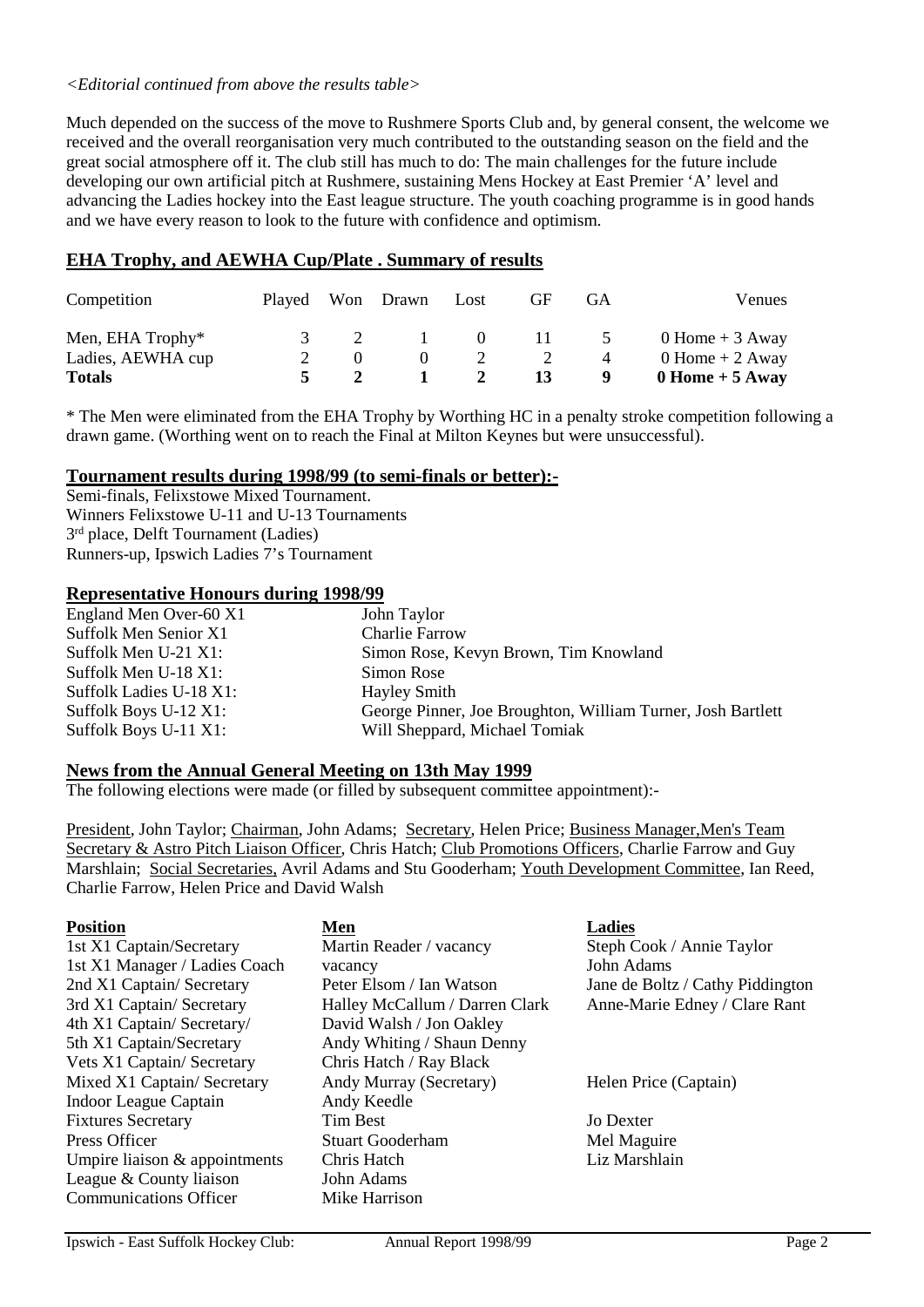## **Other Matters reported on at the AGM:-**

#### **(i) Chairman's Report (John Adams);**

What a brilliant season, with the Ladies  $1^{st}$  XI Runners-up, the  $2^{nd}$  XI winning Division One, long before the final league game, and the 3rd XI finishing within a whisker of being promoted in their first season in Division One.

In the Mens, the 1<sup>st</sup> XI were promoted to Premier A for the first time in the Club's history. The  $2<sup>nd</sup>$  XI won promotion with the 3<sup>rd</sup>'s finishing in fourth place and 4<sup>th</sup>'s just missing out on winning their league on the final day of the season. The 5th's continued to give several youngsters the opportunity to have league experience. The Vets continued to be as competitive as ever. The Mixed XI would undoubtedly take any award for being the most sociable side!! We must continue to progress upwards in the leagues but only in the best tradition of I-ESHC.

The season started with the move to Rushmere Sports Club. This proved to be a wise decision as I am sure you would all agree. The friendly and sociable atmosphere has been enhanced by the superb facilities.

We were also fortunate to be able to welcome members of the former Woodbridge LHC to join us at the start of the season. This gave the Club some new faces and a fresh impetus throughout the ladies teams.

The Junior Section went from strength to strength with the numbers steadily increasing throughout the season. The future of the Club depends on the youth programme and getting youngsters into the Club. We all owe Ian Reed, Charles Farrow, Helen Price, David Walsh and several others our gratitude for all the time and effort they have put into the Juniors. The season started with our own tournament, it proved to be a great day for everybody that took part, seeing so many Clubs and Schools enjoying the sport, some for the first time, was a great credit to the Club. I would like to take this opportunity to thank Barclays Bank for their generous sponsorship of our Junior Tournament. The season finished with success for the U-11's and U-13's at the Felixstowe Tournament.

There were several excellent social and fundraising events during the season. Thanks go to Avril and Stuart for their efforts in putting these events together. It's a pity that these events weren't better supported by Club Members. Fundraising proved to be a significant amount of the bottom line in the accounts but we mustn't rely on this to fund our hockey.

Finally, I would like to thank the Committee for all the time they have put into the Club during the season and the support they have given me in my first year as Chairman.

#### **(ii) Treasurer's Report (Chris Hatch);**

At the end of a season which saw a move to a new home at Rushmere Sports Club and the best overall playing record since the original IES Hockey Club was formed in 1986, it is a pleasure to report that we have continued to pay our way and look forward to the future in a satisfactory financial position.

By common consent, the move to Rushmere has been a great success and everybody has appreciated the post-match teas and bar service provided by Pearl, Tony, Ian, Katherine and others. In general, the club now provides a very attractive 'package' to members and it is in our own hands to build on this excellent foundation as we move into the new millennium. We were blessed with a good winter resulting in very few matches being cancelled due to weather and good match fee income as a consequence. Subscription income also recovered from the previous season as membership numbers increased, particularly for the ladies.

The 'Copleston Contract' took effect from 1<sup>st</sup> September 1998. This guarantees us the three Saturday and one alternate Sunday playing slots for 10 years, together with the usual Wednesday evening training time. The deal is that we are due to pay Copleston £12k in support of their 3<sup>rd</sup> phase lottery bid in return for the pitch slot guarantees and a further £10 reduction on Saturday bookings. Without this arrangement, the Club would not be runable (on the basis that we now play virtually all home hockey on astro) and the contract was a vital component in our ongoing viability. So far, the money has not been called for but we must assume that this is a matter of time. It must be added that we derive enormous benefit from the Copleston 'SportsLink' scheme in terms of pitch availability and price reduction and the basis of the youth coaching programme. Please appreciate that the members who run the youth coaching programme are providing the whole club with a de-facto subsidy on their hockey costs and that this programme must be supported and developed on a long term basis if we are to look to the future with confidence.

I should like to thank the team secretaries and/or captains for clear, concise and (mostly) timely accounting of income and expenses. The 'traditional' contributions of the Veterans in waiving most travelling expenses and also by those who absorbed costs such as phone calls are gratefully acknowledged. Furthermore, the social and fundraising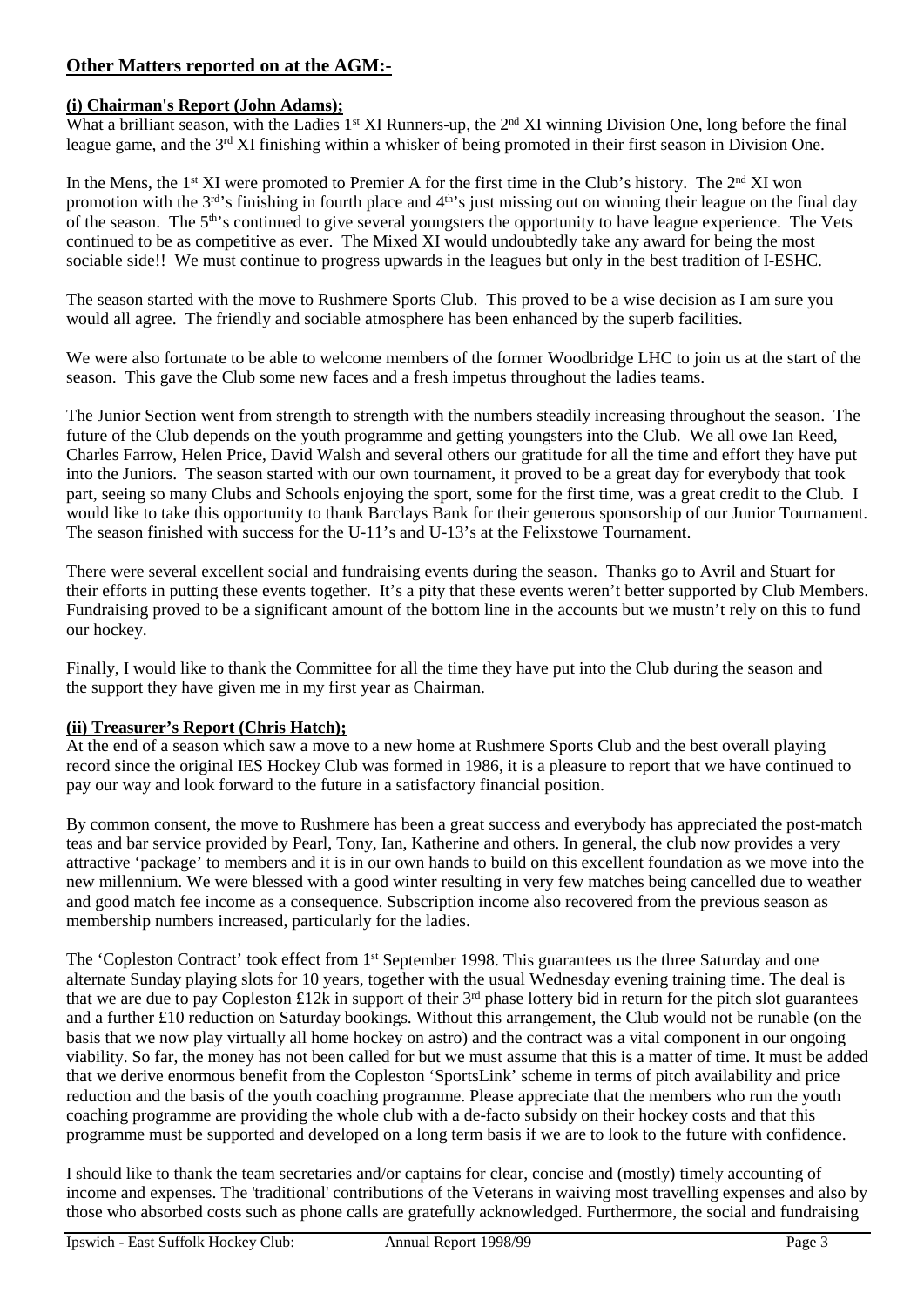effort has been quite outstanding. Avril Adams, Stu Gooderham and John Pope (for the dinner) deserve our particular thanks and admiration for their efforts.

The financial structure for 1999/2000, endorsed by the AGM, is included in the Notes accompanying the membership renewal application form and may be found on the Club's web site.

#### **(iii) Grounds Report (Chris Hatch);**

With the exception of two games played on Guardian grass, all 'home' games were played on astro pitches as listed in the table below. Some statistics for the record are included:

|                  | <u>M1</u> | M <sub>2</sub> | M <sub>3</sub> | M4       | M <sub>5</sub> | MVet     | L1             | L2       | L <sub>3</sub> | Mixed    |
|------------------|-----------|----------------|----------------|----------|----------------|----------|----------------|----------|----------------|----------|
| Copleston        |           | 10             | 10             | 11       | 6              | 11       | 6              | 9        | 10             | 10       |
| Tuddenham Road   | 8         |                | 0              |          |                |          | $\overline{c}$ | 3        | $\Omega$       |          |
| Framlingham      | 3         | $\overline{2}$ | 3              | $\theta$ |                | $\theta$ | $\theta$       | $\theta$ | $\Omega$       | 0        |
| Woodbridge       | 0         | $\overline{2}$ | 0              | $\theta$ | $\Omega$       | $\theta$ | $\overline{2}$ | 0        | $\Omega$       | 0        |
| Guardian (grass) | $\theta$  | $\overline{0}$ | $\theta$       | $\theta$ |                | $\theta$ | $\overline{0}$ | $\theta$ |                | $\theta$ |
| Away games*      | 11        | 13             | 12             | 12       | 11             | 11       | 10             | 10       | 12             | 9        |
| Games played     | 23        | 28             | 25             | 24       | 20             | 23       | 20             | 22       | 23             | 20       |
| Games cancelled  | 3         | 2              | $\overline{4}$ | 3        | 5              | 6        | 6              | 3        |                | 5        |

\* Away games include one for each Saturday and/or Sunday tournament entered.

Mens home games  $= 73$ ; Mens away games  $= 70$ Ladies home games  $= 33$ ; Ladies away games  $= 32$ Mixed home games  $= 11$ ; Mixed away games  $= 9$ 

Total games played = 228; Total games cancelled =  $38$ 

% matches played at home: Men, 51.3 %; Ladies, 50.8 %; Mixed, 55.0 %. % Home 'astro' matches: Men, 98.6 %; Ladies, 97.0 %; Mixed, 100 %.

We paid 5 late cancellation fees to Copleston. In addition to the above, the Club played 5 'Cup' matches, all away and about 6 midweek Mixed matches at Framlingham for which the pitch costs were shared.

#### **(iv) Social Committee Report (Editor's report);**

The move to Rushmere Sports Club provided the scope and impetus to put on a revitalised social and fundfaising programme. Most credit for organising events should go to Avril Adams, Stu Gooderham and John Pope. The events included a Craft Fair, Christmas Karaoke Party, Race Night, Fantasy League, Lucky Numbers Draw and the Annual Dinner Dance The total funds raised by Social events and related activities was £ 2589.27 and this is vital income for the Club. More in the new season …….

#### **(v) Youth Coaching Report (Ian Reed);**

Youth development has taken a giant leap forward this year with the very welcome increased help with coaching on Wednesday evenings and with managing the youth sides in games and tournaments. First and foremost, may I thank Charlie Farrow, Helen Price, Andy Murray, John Adams, David Walsh and the numerous others who have taken time to ensure that progress has been made. Once again, a number of juniors have filtered into our senior sides. We have taken part in the RAF Under-16 Cup, the Suffolk U-11's and U-13's tournament and the Felixstowe tournament. For the second year running we have produced our own mini hockey tournament with the first funded by 'Challenge Funding' and the second by generous Barclays Bank sponsorship. Hopefully this will continue as the sides taking part are primarily from Ipswich and it is a great introduction for schools to the sport at a young age and enables the teachers to meet other schools who play.

It is pleasing to see that we can win some of the time. Although the IES sides always acquit themselves well it is always difficult to create winning sides at an age group, because we are a club and not a school.

It is my hope that we can build on the increasing help by marketing ourselves now. This has not happened because the help has been limited or sporadic. We must, for instance, positively promote ourselves at Copleston School and help to ensure that the school can put out sides of 7 players for the Suffolk mini hockey tournament – that is an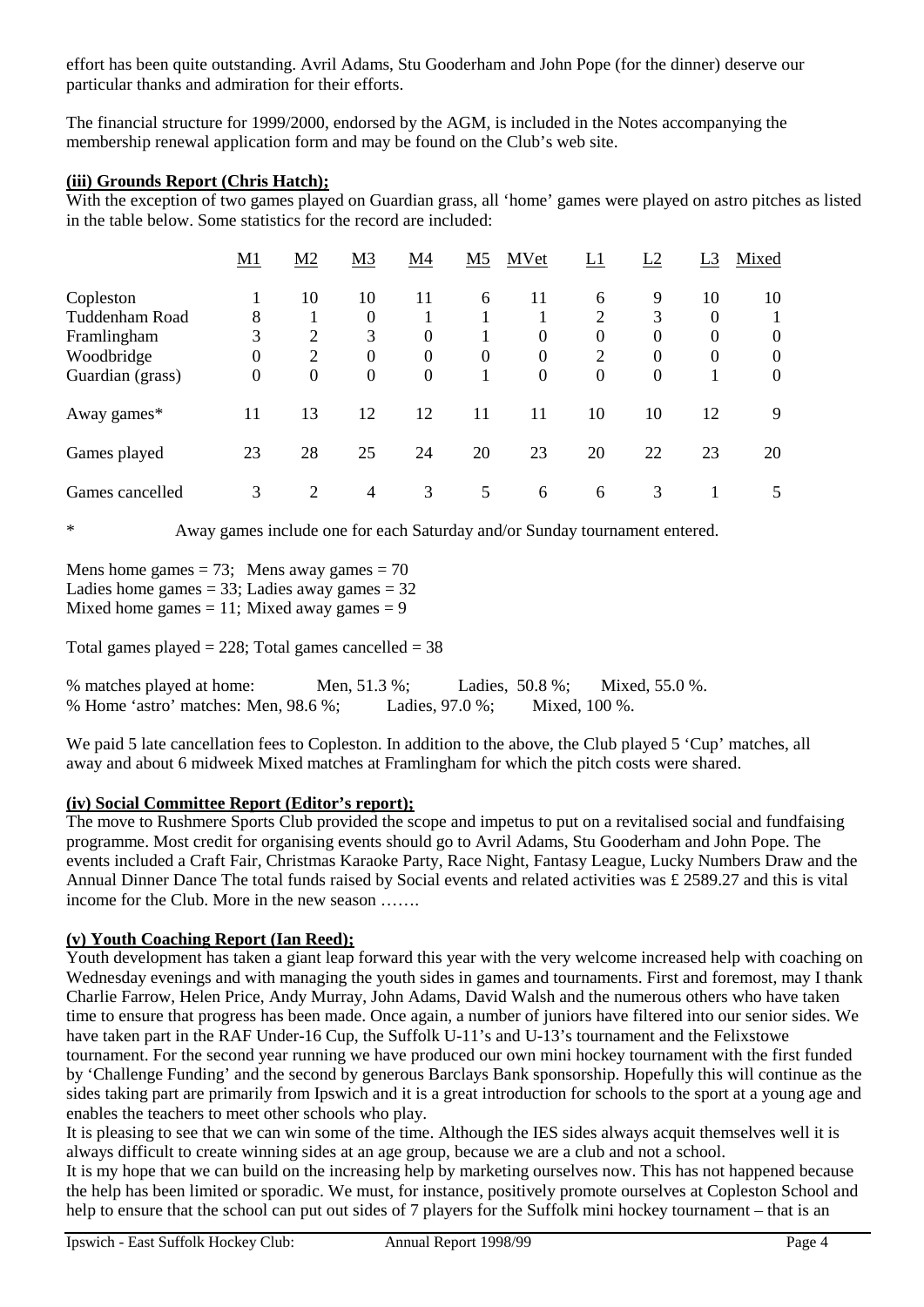important target for next year.

*Much more is happening – we were delighted to receive a grant from Ipswich Borough Council towards the costs of new goalkeeping equipment for the youth programme. There is a strong committee elected for the new season and developments such as a youth newsletter and fun day are all happening – Editor.* 

#### **(vi) Umpires and Umpiring Report (Chris Hatch);**

For the record, the Mens 1st X1 league matches were umpired by ECHUA appointees whilst the 1st X1 friendlies and most of the Mens seconds games and were umpired by members of the SCHUA and the Club is grateful to these organisations for this essential contribution. Men's 3rd, 4th, 5th and Vets X1 games had to rely on self-help but a good standard of umpiring was provided throughout with Nigel Munson, Jon Oakley, John Pope, Ian Reed and Chris Hatch taking responsibility for much of the league umpiring for these teams. John Bendall, Chris Hatch, and Eleanor Knowland were prominent among those who regularly umpired as the Ladies 1sts neutral appointee in the Suffolk Ladies Premier Division mutual pool and sometimes umpired another match as well on the same day. Several of our other Level 1 umpires also contributed appointments in this pool as well as contributing umpiring for the 2nd and 3rd X1's.

John Jay and Chris Hatch again organised the annual SCHA Level 1 qualification course in our premises, and it was encouraging that Ray Black, Steph Cook, Rachel Tremaine, Anne-Marie Edney and David Walsh attended from our Club and all passed the exam. Ray went on to complete his assessment and qualify by the end of the season and the others should aim to follow suit as soon as possible – we need every qualified umpire we can get ! That said, the Level 1 or better qualified umpires list of IES members by the end of the season was as follows:- John Adams, John Bendall, Ray Black, Peter Blake, Graham Brookman, Jo Celerier, Charlie Farrow, Chris Hatch, Helen Jay, John Jay, Eleanor Knowland, Mel Maguire, Simon Martin, Nigel Munson, Jon Oakley, Cathy Piddington, John Pope, Ian Reed, David Taylor, Geoff Tindall and John Wright.

Chris Hatch will formally act as the Club's non-pool umpire appointments coordinator for the coming season. All members are encouraged to acquire formal umpiring qualifications – it will help to sustain the Club and it will help your game.

#### **End of Season Team Reports: (1998/1999)**

#### **a) Mens 1st X1 (Danny Mayhew);**

The two main aims of the men's first team in the 1998/1999 season were to improve on their semi-final position in the Hockey Association Trophy competition as well as fulfilling their potential in Premier B league. To achieve this, the squad was boosted by the arrival of a number of key players to the club although injuries and unavailablities prevented the strongest team being fielded on several occasions. This was the case when the squad travelled away to Worthing in the fourth round of the Trophy competition to play a side which, on paper, should not have been the cause of much concern. However, despite taking the lead and missing the opportunity to increase the lead through a penalty flick, the side were eventually beaten on penalty flicks following a 1-1 draw after extra-time.

In the league, it soon became obvious that Pelicans were going to be the team to beat, but following defeats for IES in two hard fought games Pelicans had built an insurmountable lead. With second place apparently not carrying a promotion opportunity, the side strived for their best league position in the club's history and achieved this by clinching second place despite a number of strong sides competing for the accolade. Following the success of Peterborough in the National League play-offs, promotion was the reward of finishing in secondplace and despite being a daunting task, the members are looking forward to the challenge of Premier A hockey.

*(I think in the words of Churchill – this is our finest hour ! – Very well done and congratulations – Editor)*

#### **b) Ladies 1st X1 (Editor's report);**

The statistics tell of a fine season, indeed equalling the best league finish since Ladies hockey started at I-ES in 1989. However, we had to accept second place in the Suffolk Premier Division, missing out on the play-offs for promotion to the East Super League as a draw in the last game was insufficient to secure the top spot. The squad showed tremendous commitment to both playing and training throughout the season and should be formidable in the next campaign when promotion must be the main objective. At the start of the season, a number of new players were welcomed from Woodbridge and other clubs and rapidly melded into a highly competitive side. It has to be hoped that this is just the foundation for a highly successful Millennium season for which Steph Cook will continue as captain and be supported by Annie Taylor and John Adams in the other team management roles.

#### **c) Mens 2nd X1 (John Adams);**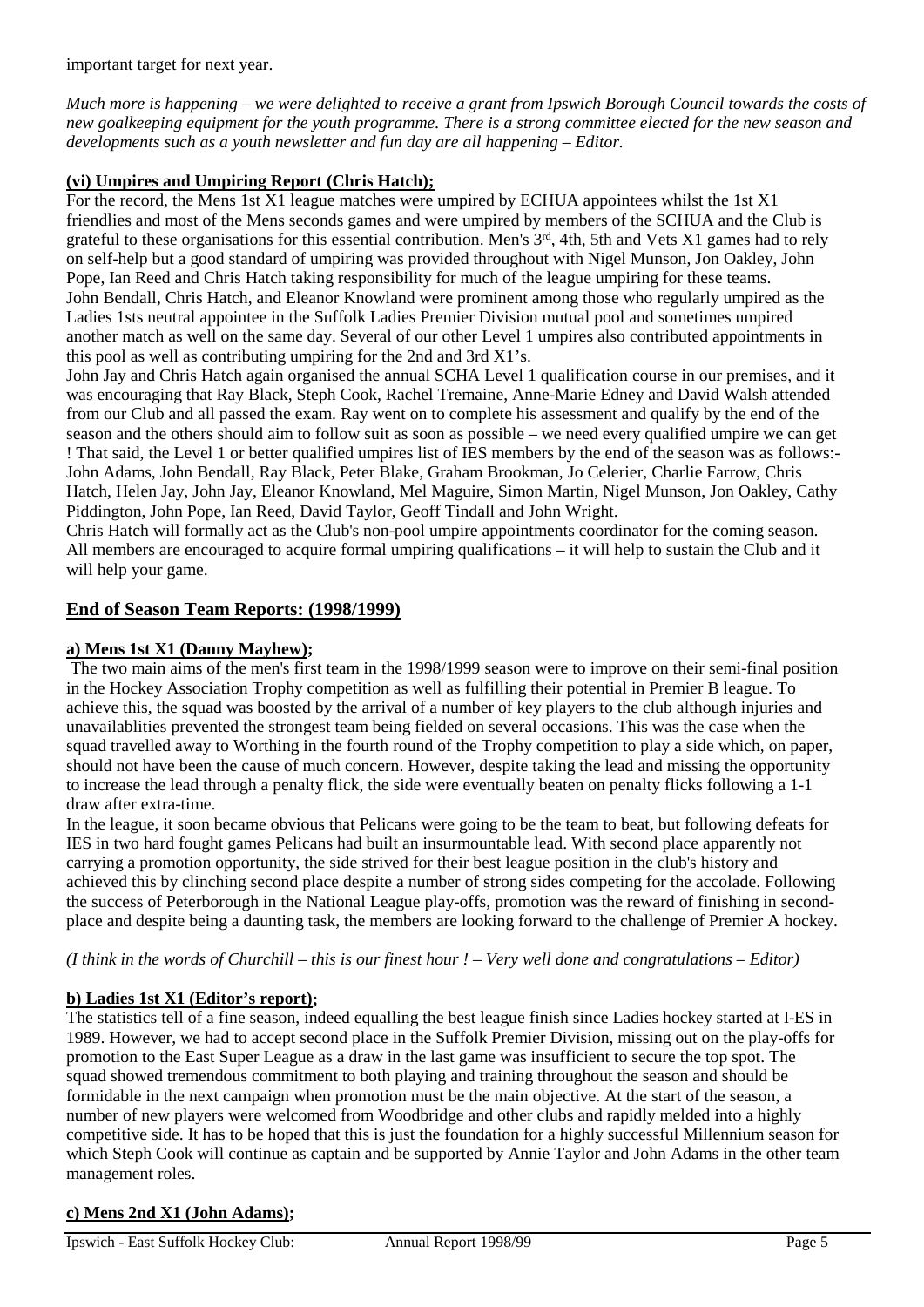The  $2<sup>nd</sup>$  XI had a great season building on the work put in during the previous year. The policy of blending youth with experience proved a winning formula. James Mann was named the Club's Young Player of the Year, Simon Rose continued to make good progress and Graham Bendall more than justified his place in the team towards the end of the season. Ultimately, first team call-ups that caused a lack of continuity probably stopped us from winning the league, nevertheless, second place and promotion was still a major boost for the Club. It bodes well for the future and I wish my successor Peter Elsom an enjoyable season.

## **d) Ladies 2nd X1 (Jane De Boltz);**

The Ladies 2<sup>nd</sup> X1 finished as runaway Champions of Division 1 in the Hales Waste League, finishing with a superb victory of  $10 - 0$  over Lowestoft.

Considering there were many new faces at the start of the season, everyone quickly settled in, worked together, put in 100% effort and there was excellent team spirit. All this combined to soon produce a winning side. Only one league game was lost (that was on grass !) and two were drawn – so the outcome speaks for itself. Top goal scorer was Annette White with 18 league goals for the  $2<sup>nd</sup> X1$  (but many more for the  $1<sup>st</sup>$  and  $3<sup>rd</sup> X1s - 35$  in total), Jane De Boltz with 14 and Sally Elsom with 10.

Training was well attended with skills and fitness improving all the time, resulting to a few promotions to the 1st Team. The award for the  $2<sup>nd</sup> X1$  player of the year went to Cathy Piddington and was well deserved. Congratulations to everyone, let's keep training and enthusiasm up and look forward to a competitive year in the Premier Division next season.

*(And well done to Jane for showing great fortitude and leadership after getting a dreadful facial injury on January 23rd – Editor)*

## **e) Mens 3rd X1 (Graham Brookman);**

A successful season after the disappointment of relegation from Division 5NE last season with the team only just missing out on promotion at the end of this campaign.

On 31<sup>st</sup> October 1998 the team set a club record beating Dereham IV by 17 - 0 in the league with goals from Graham Bendall, Darren Clark, Mike Harrision, Steve Deboltz, John Bentley (2), Guy Marshlain (2), Halley McCallum (3), and Peter Hopson (6).

It was especially pleasing to see the development of the youngsters with Graham Bendall moving up mid season to become a regular  $2<sup>nd</sup> XI$  player. In addition we have seen Geoffrey Reed, William Fulker and Philip Bradbrook all have games for the 2nds and along with Steven Farrow have consolidated their places in the 3rds.

The development of the youngsters has been supported by the commitment and encouragement of the senior players and the success this season has to be attributed to them in the main. For his 17 league goals plus 8 in friendlies and tremendous work rate the 3rd team player of the year was Peter Hopson. Peter will be dropping back into defence next year to help support the 3rd XI push for the Fantasy League Trophy.

I am standing down from Management/Captaincy for next season and will hand over to the capable hands of Halley McCallum and Darren Clark.

#### **f) Ladies 3rd X1 (Clare Rant);**

This was the Ladies  $3<sup>rd</sup> XI'$ s first season in the Division One. We started the season with one aim - not to be relegated at the end of the season. This pessimism was quickly removed, following a very solid start to the season including several wins. The season got better and better with the team running second in the league at one point. Rather than join both the Ladies firsts and seconds in the Premier division, we decided to finish a respectable fourth.

Thanks go to the whole team for their commitment and enthusiasm shown during the season. Thanks also go to those second and first team players who helped us out in our hours of need.

Particular thanks go to Jeanette Rowell for her assistance as vice captain, Claire McBride our player of the year and also Gill Burch who stopped many a goal being scored against us - quite how no one ever knew. Thanks also to Anne-Marie Edney for playing every single position during the season without complaint.

## **g) Mens 4th X1 (David Walsh);**

On the whole this was a successful and enjoyable season, with the team finishing in second place in the league. The results were excellent at the start and end of the season, reflecting the fact that those were the periods when availability was good and we had a fairly settled side. Injuries and other absences, mainly due to inevitable shortages in higher teams, meant that we were without several key players in the middle part of the season and our form dipped as a result.

Young goalkeeper David Shaw had a fine season, and in front of him Jonathan Cox marshalled the defence splendidly. His guidance of teenagers Sam Bouttell and Steve Farrow in particular was one of the real plus points of the season and led to his award as *4th XI player of the year.* Graham Ramsden held the midfield together throughout the season with personnel changing around him fairly regularly. Also playing mainly in midfield,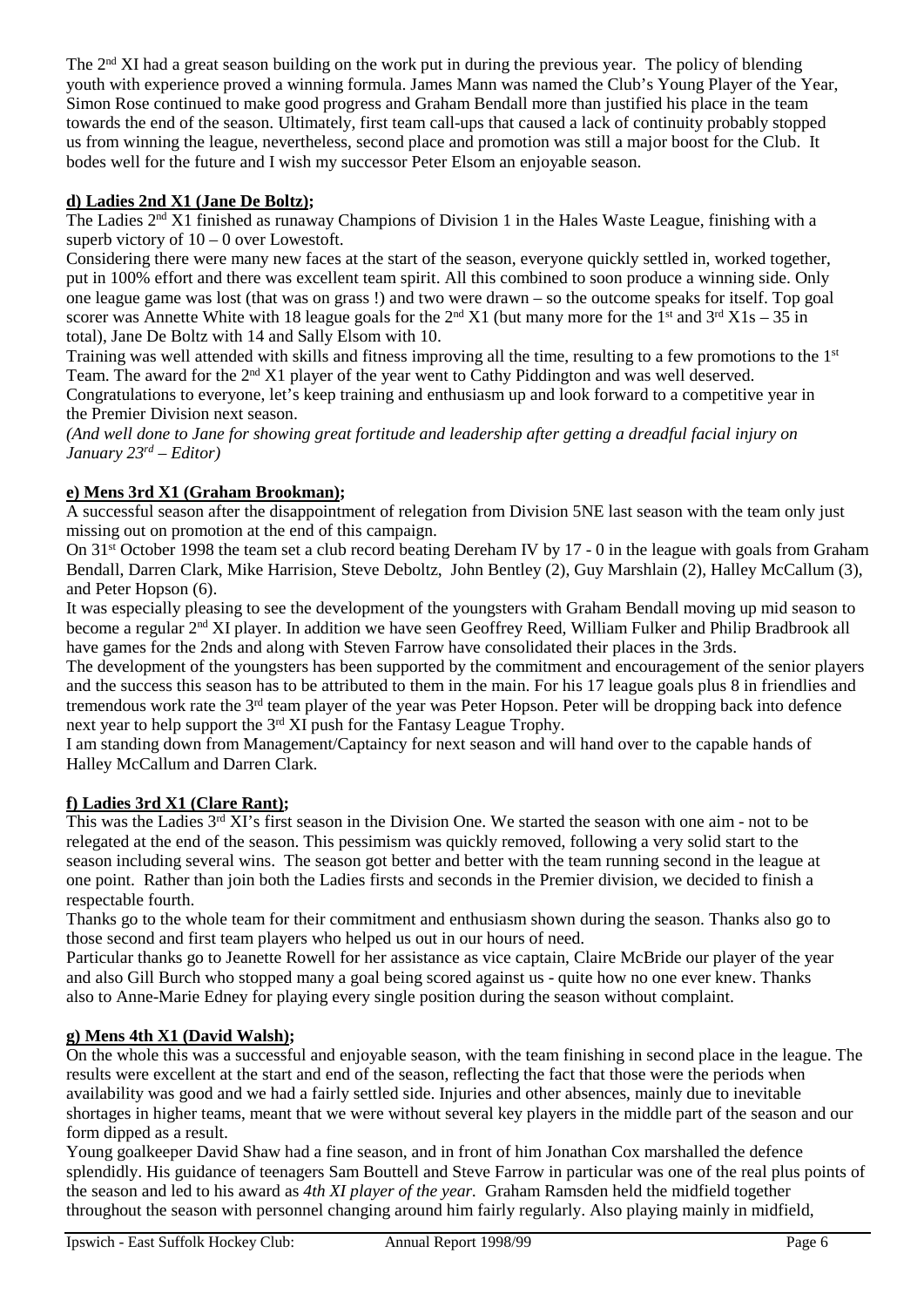skipper David Walsh ended as leading scorer. However, despite creating many opportunities, on the whole we struggled to score enough goals.

John Pope's warm-ups meant there was no excuse for any slow starts in the matches! He, along with manager John Oakley, provided the captain with much-appreciated back-up, off the field throughout the season and on the field especially during his lengthy mid-season lay-off through injury. Looking forward to next season, it is of course unrealistic to set a target of a settled side in a 4th XI, but it is to be hoped that we can hold on to more of our young players for a little longer before they are promoted upwards, both for their own development and in order to have a better balance between youth and experience!

The captain would like to place on record his thanks to the whole squad for their generally high degree of commitment and reliability throughout the season.

#### **h) Mens 5th X1 (Andy Whiting);**

A disappointing start to the season with a loss of  $9 - 0$  at Bury could have been an omen for the future, as this year turned out to be a very difficult one for the Mens  $5<sup>th</sup> X1$ . Of 20 games played we managed to win 4 and draw  $2$  – one hell of a record. However, it was not all doom and gloom as the scorelines did not do justice to the hard efforts of many of the players. As usual, sterling service from Terry Murray kept scorelines respectable and several of the newer players have shown potential for the future of the club. Thanks must go to the whole team when our backs were against the wall, with particular reference to:

Andy Whiting, Aaron Turner and Ian Robertson in defence, Phil Vernon everywhere and Neil Slade coming in at the tail end of the season (as Kevin Sullivan migrated to the 4ths) to show great character up front to support the dynamic running of skipper John Wright. Ian Harris, although playing only a few games, shows great potential and is a good prospect for the future. Stuart List's work rate in mid-field was as usual, impressive, and Richard Gray was his usual self. Marc Dexter showed much improvement at his position of left wing and should develop further. Shaun Denny's character was always there to give the team a laugh as well as providing moments of class in defence and support in attack.

To finish, the  $5<sup>th</sup> X1$  player of the season award went to Duncan Harris for outstanding commitment and attitude during matches and for his improving skill – we hope for a lot more from Duncan in the new season.

#### **i) Mens Veterans (Chris Hatch);**

The Veteran's season was both enjoyable and a fair balance of ups and downs in terms of results with just one game more lost than won when the last game was played on April 10th. We also gave a good account of ourselves in two tournaments at Colchester and Harleston without quite advancing to the semi-final stages. Camaraderie and commitment were good throughout although long term injuries to Brian Mitchell and Hugh Rowland meant that we did not always have all the regular squad available. Quite a few players who usually played for other Club sides helped make up numbers at times and the captain was grateful for this support. Indeed the season's out-turn was a credit to the Club in sometimes difficult circumstances and we were only responsible for one of the six games cancelled. We welcomed Tom Grant, Martin Oldfield and Peter Gray into the squad who effectively replaced the three who had hung up their astro boots at the end of the last season. Dave Gooch deserves special mention for playing outstandingly well in goal. Leading scorers were Barrie Whelpton (12), Jerry Hindle (12), Brian Mitchell (8), Hugh Rowland (3), Martin Oldfield (2), John Taylor (2), Chris Hatch (2). Fifteen other players contributed one each. John Taylor's selection for the England over-60's squad was a great credit to him and shows what can be done if you maintain your fitness and enthusiasm. Ian Reed is thanked for providing most of the vice-captain's duties when the captain was stuck in remote foreign locations. Grateful thanks to all non-squad umpires are due – but if you can umpires Veterans well, you can umpire anything ! Obviously it's good training.

Chris Hatch will again captain the side in 1999/2000 supported by new team secretary Ray Black.

#### **j) Mixed X1 (Helen Price);**

This season has been one of the most successful and social so far, both on and off the pitch. Simon Martin's hard work pre-season ensured a full fixtures list over the year. During the season we have called upon the talents of many 'new' mixed players from all the teams and in addition several keen people have stepped in, often at the 11th hour, to pick up a whistle. Many thanks to you all and special mention of Steph Cook and Anne Edney who were successful in the (Level 1) umpiring exams and proved more than capable on the pitch and Andy Murray who was bullied into being Vice Captain. Thanks for your help.

Player of the Year – Annette White who tirelessly ran around the pitch scoring goals and occasionally even smiled !

Along with the regular fixtures, the mixed team entered the Felixstowe Mixed Tournament and lost only in the semi-final to the eventual winners. Gary Wardman-Browne re-discovered his scoring touch on his return to grass !